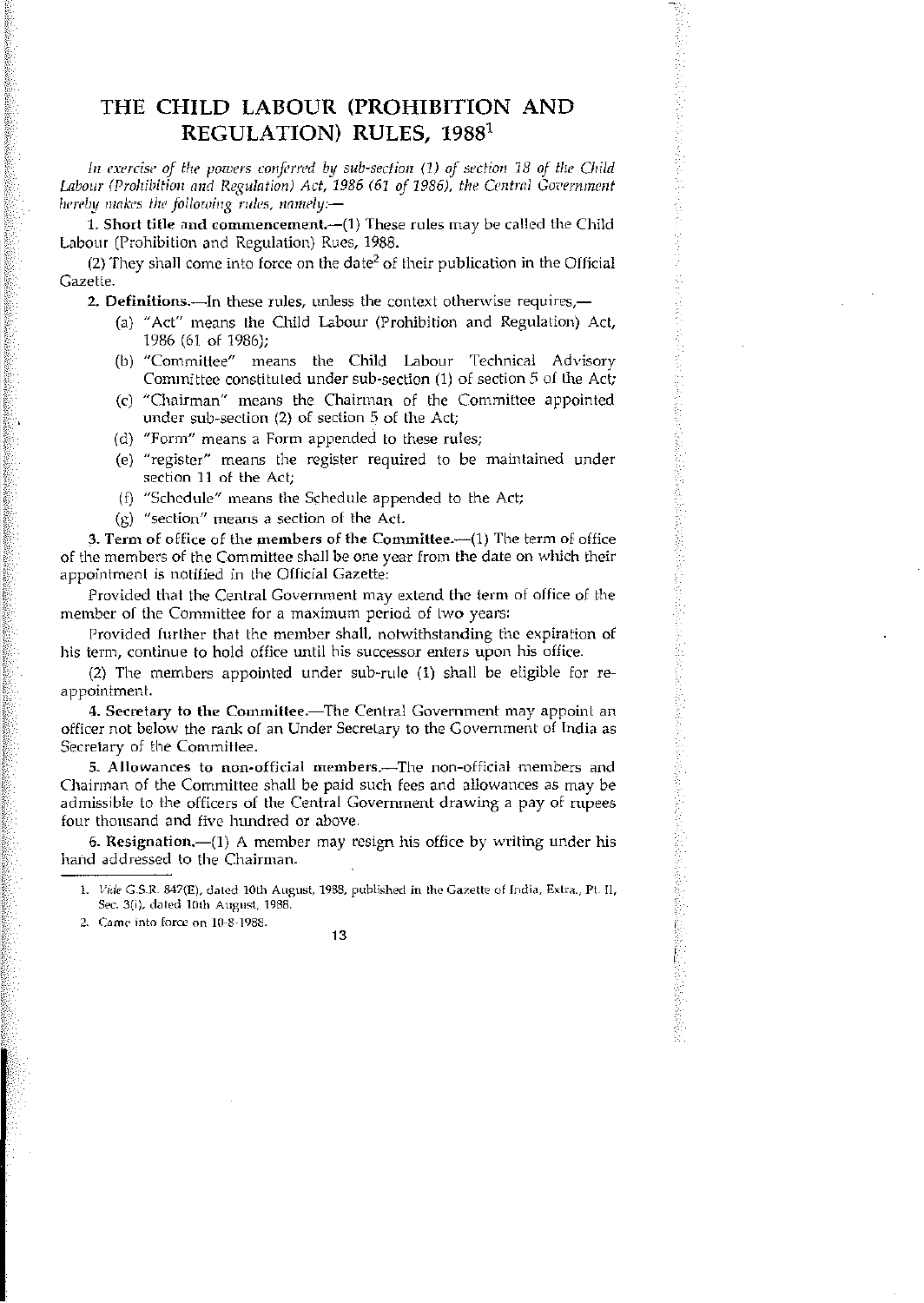(2) The Chairman may resign his office by writing under his hand addressed to the Central Government.

(3) The resignation referred to in sub-rule (1) and sub-rule (2) shall take effect from the date of its acceptance or on the expiry of thirty days from *the* date of receipt of such resignation, whichever is earlier, by the Chairman or the Central Government, as the case may be.

7. Removal of Chairman or member of the Committee.-The Central Government may remove the Chnirman or any member of the Committee at any Lime before the expiry of the term of office after giving him a reasonable opportunity of showing cause against the proposed removaL

8. Cessation of membership.—If a member--

- (a) is absent without leave of the Chairman for three or more consecutive meetings of the Committee; or
- (b) is declared to be of unsound mind by a competent court; or
- (c) is or has been convicted of any offence which, in the opinion of the Central Government, involves moral turpitude; or
- (d) is, or at any time, has been adjudicated insolvent or has suspended his debts or has compounded with his creditors,

shall cease to be member of the Committee.

In the contract of the contract of the contract of the contract of the contract of the contract of the contract of the contract of the contract of the contract of the contract of the contract of the contract of the contrac

9. Filling up of casual vacancies.-In case a member resigns his office under rule 6 or ceases to be member under rule 8, the casual vacancy thus caused shall be filled up by the Central Government and the member so appointed shall hold office for the unexpired portion of the term of his predecessor.

10. Time and place of meetings.-The Committee shall meet at such times and places as the Chairman may fix in this behalf.

11. Notice of meetings.- The Secretary to the Committee shall give at least seven days' notice to every member of the Committee of the time and place fixed for each meeting alongwith the list of business to be transacted at the said meeting.

12. Presiding at meetings.--The Chairman shall preside at every meeting of the Committee at which he is present, if, however, the Chairman is unable to attend a meeting, any member elected by the members present among themselves shall preside at the meeting.

13. Quorum.-No business shall be transacted at a meeting of the Committee unless at least three members of the Committee other than the Chairman and the Secretary are present:

Provided that at any meeting in which less than three of the total members are present, the Chairman may adjourn the meeting to a date as he deems fit and inform the members present and notify other members that the business of the scheduled meeting shall be disposed of at the adjourned meeting irrespective of the quorum and it shall be lawful to dispose of the business at such adjourned meeting irrespective of the number of members attending the meeting.

14. Decision by majority.-All questions considered at a meeting of the Committee shall be decided by a majority of votes of the members present and voting and in the event of equality of votes, the Chairman, or in the absence of

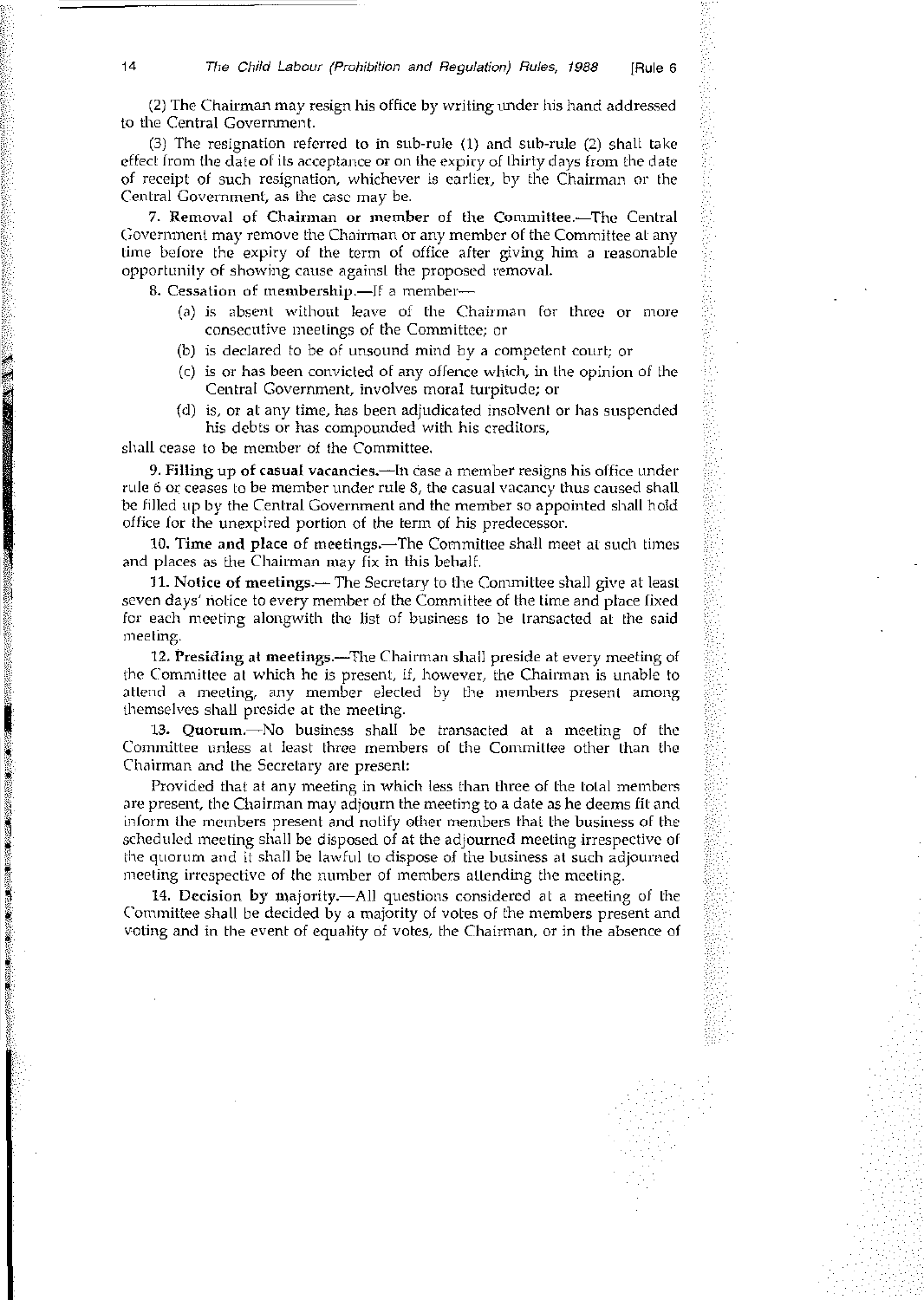r

Chairman, the member presiding at the meeting, as Lhe case may be, shall have a second or casting vote.

15. Sub~Committees.~The Committee may constitute one or more Sub-Committees, whether consisting only of members of the Committee or partly of members of the Committee and partly of other persons as it thinks fit, for such purposes, as it may decide and any Sub-Committee so constituted shall discharge such functions as may be delegated to it by the Committee.

16. Register to be maintained under section 11 of the Act. $-(1)$  Every occupier of an establishment shall maintain a register in respect of children employed or permilted to work, in Form A.

(2) The register shall be maintained on a yearly basis but sha!l *be* retained by the employer for a period of three years after the date of the last entry made therein.

17. Certificate of age. $-(1)$  All young persons in employment in any of the occupations set-forth in Part A of the Schedule or in any workshop wherein any of the processes setforth in Part B of the Schedule is carried on, shall produce a certificate of age from the appropriate medical authority, whenever required to do so by an Inspector.

(2) The certificate of age referred to in sub-rule  $(1)$  shall be issued in Form B.

(3) The charges payable to the medical authority for the issue of such certificate shall be the same as prescribed by the State Government or the Central Government, as the case may be, for their respective Medical Boards.

(4) The charges payable to the medical authority shall be borne by the employer of the young person whose age is under question.

*Explanation.*-For the purposes of sub-rule (1), the appropriate "Medical Authority" shall be Government medical doctor not below the rank of an Assistant Surgeon of a District or a regular doctor of equivalent rank employed in Employees' State Insurance dispensaries or hospitals.

# FORM A

{See rule 16(1)]

Year .. Name and address of employer.........................Place of work.................................. Nature of work being done by the establishment ............... .

| No. | Name of child Father's name | Date of<br>birth | address | Permanent Date of joining<br>the establishment |
|-----|-----------------------------|------------------|---------|------------------------------------------------|
|     |                             |                  |         |                                                |

| Name of the work on Daily hours of work Intervals of rest<br>which employed |  | paid | - Wage Remarks |
|-----------------------------------------------------------------------------|--|------|----------------|
|                                                                             |  |      |                |